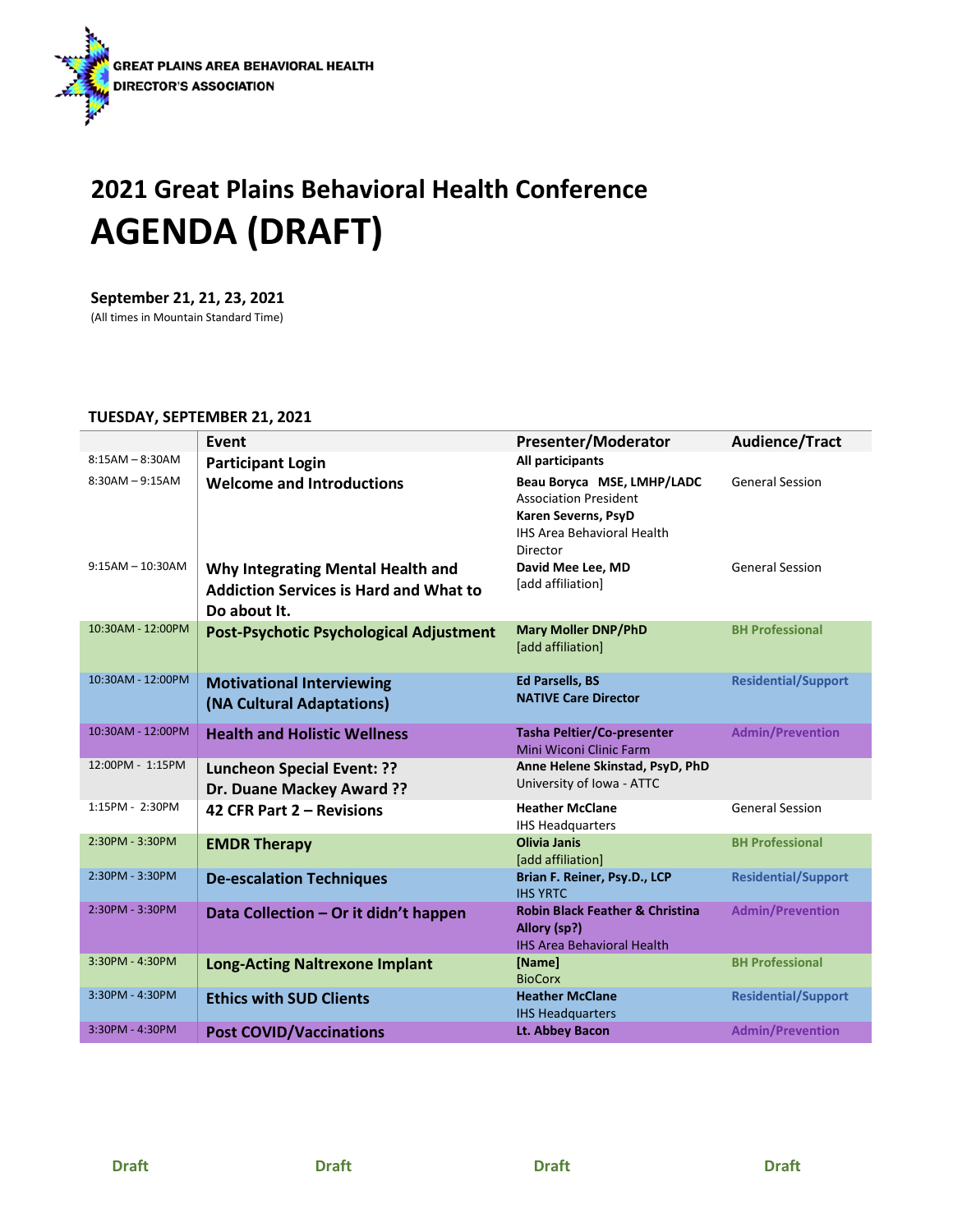## **WEDNESDAY, SEPTEMBER 22, 2021**

|                    | Event                                                              | <b>Presenter/Moderator</b>                                                                                    | Audience/Tract             |
|--------------------|--------------------------------------------------------------------|---------------------------------------------------------------------------------------------------------------|----------------------------|
| $8:15AM - 8:30AM$  | <b>Participant Login</b>                                           | All participants                                                                                              |                            |
| $8:30AM - 8:45AM$  | <b>Conference Updates</b>                                          | Beau Boryca MSE, LMHP/LADC<br><b>Association President</b>                                                    | <b>General Session</b>     |
| $8:45AM - 10:15AM$ | <b>Trafficking Prevention: Why Tribal Girls</b><br>are at Risk     | <b>Chris Cuestas</b><br>[add affiliation]                                                                     | <b>General Session</b>     |
| 10:15AM - 11:30AM  | <b>Recovery Reinvented</b>                                         | Dr. Warne, MD, MPH<br><b>UND (Associate Dean)</b>                                                             | <b>BH Professional</b>     |
| 10:15AM - 11:30AM  | <b>Healthy Boundaries</b>                                          | <b>Michelle Moore</b><br>[add affiliation]                                                                    | <b>Residential/Support</b> |
| 10:15AM - 11:30AM  |                                                                    |                                                                                                               | <b>Admin/Prevention</b>    |
| 11:30AM - 12:00PM  | <b>Credentialing Board</b>                                         | Dee Le Beau-Hein, MS<br><b>GPAICB Administrator</b>                                                           | <b>General Session</b>     |
| 12:00PM - 1:15PM   | <b>Lunch Break</b>                                                 |                                                                                                               |                            |
| 1:15PM - 2:30PM    | <b>Presentation TBD</b>                                            | ??                                                                                                            | <b>General Session</b>     |
| 2:30PM - 3:30PM    | <b>Street Drug Recognition for Parents and</b><br><b>Educators</b> | <b>Chris Cuestas</b><br>[add affiliation]                                                                     | <b>BH Professional</b>     |
| 2:30PM - 3:30PM    | <b>Mindfulness Based Stress Reduction</b><br>(MBSR)                | <b>Michael Brooks, MA</b><br>Anpetu Luta Otipi                                                                | <b>Residential/Support</b> |
| 2:30PM - 3:30PM    | <b>Motivational Interviewing</b>                                   | <b>Maggie Gsell</b>                                                                                           | <b>BH Professional</b>     |
| 3:30PM - 5:00PM    | <b>Ethics</b>                                                      | <b>Karen Severns, PsyD</b><br><b>IHS Area Behavioral Health</b><br><b>Joshua Severns</b><br>[add affiliation] | <b>BH Professional</b>     |
| 3:30PM - 4:30PM    | <b>Chi-Gong</b>                                                    | Brian F. Reiner, Psy.D., LCP<br><b>IHS YRTC</b>                                                               | <b>Residential/Support</b> |
| 3:30PM - 4:30PM    | Self-Care                                                          | <b>Dr. Peltier</b>                                                                                            | <b>Admin/Prevention</b>    |